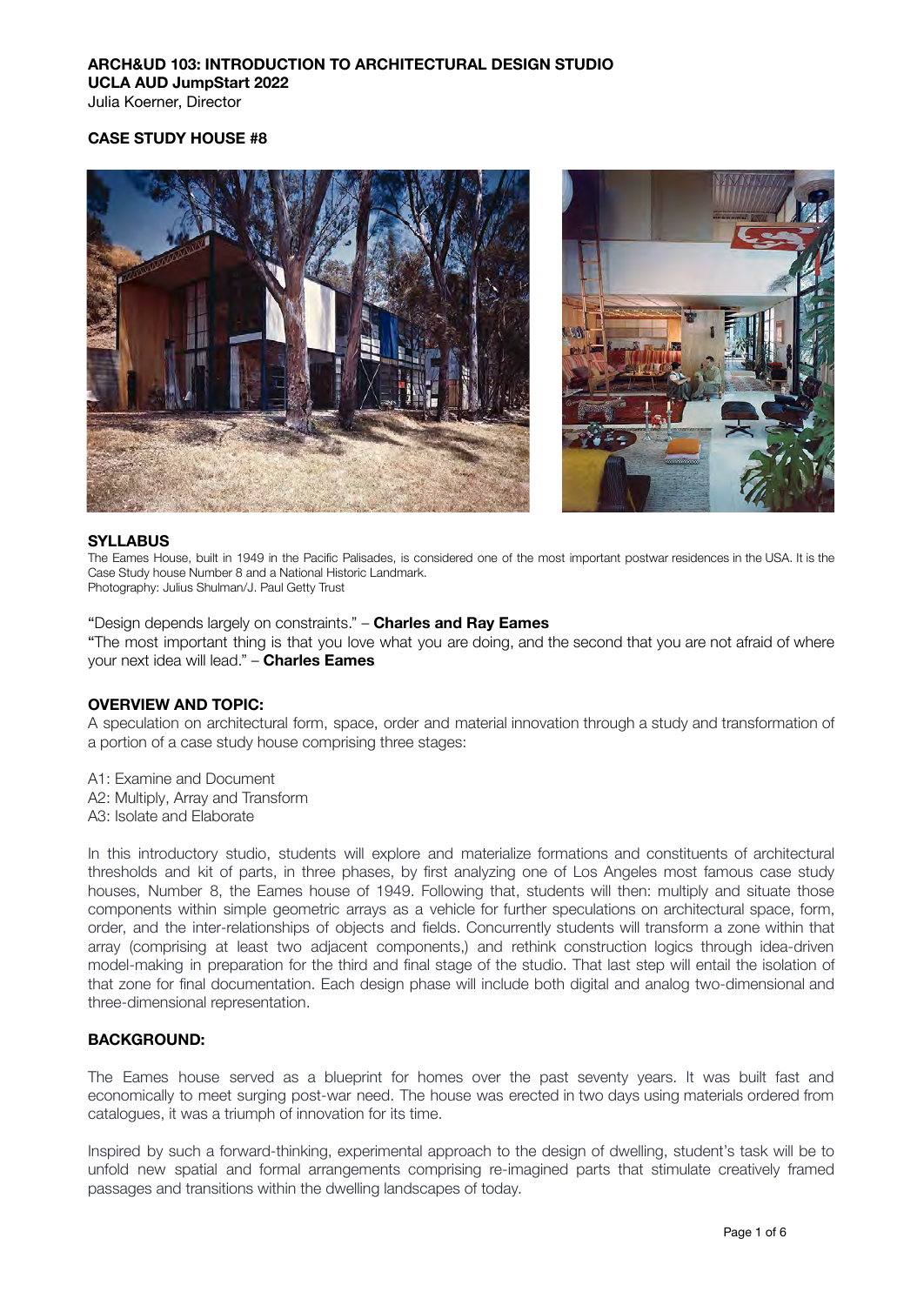Julia Koerner, Director

### **OBJECTIVES:**

JumpStart is a summer design studio that introduces students to conceptual and technical facilities essential to the study of architecture as a discipline. The course will inspire students to engage in idea-driven design.

Students will:

- Produce architectural representation via both orthographic and parallel projections.
- Develop digital models of existing and original designs.
- Build analog models using manual and digital fabrication tools.
- Learn to use 2-D and 3-D modeling and drawing software: Rhinoceros and Adobe Illustrator
- Communicate architectural ideas effectively across formats.
- Nourish those ideas with broader cultural thematics.



Eames House Physical Model By Derek Hamner, MOMA, Exhibition: How Should We Live? Propositions for *the Modern Interior*, October 1, 2016 – April 23, 2017.

### **ORGANISATION:**

Students will be assigned an instructor and technical support instructor and studio space. Studio time will be supported by several weekly lectures given by faculty and guest designers exploring many facets of idea-driven design. Software and fabrication tool tutorials will be provided each week as relevant to assignments.

The course is organized around design studio culture, which comprises a range of activities from desk critiques, to small group discussions, to studio-wide pin-ups, to final reviews with a panel of guest critics. Students' thoughtful production of design work in-between such activities is essential and should respond to the new materials and skills provided by instructors.

All of the above is planned to be organized in person.

In the scenario that in-person course cannot be held due to the pandemic health situation the course will be organised via distance learning format, online.

#### **CREDIT HOURS:** 6 units of UC credit

#### **POLICIES & PROCEDURES**

#### Attendance

Attendance is mandatory during class time, dialogs, lectures, reviews, pin-ups, tutorials, and workshops. If you do not present your work at reviews, you will not receive credit for the studio. In the scenario of distant learning,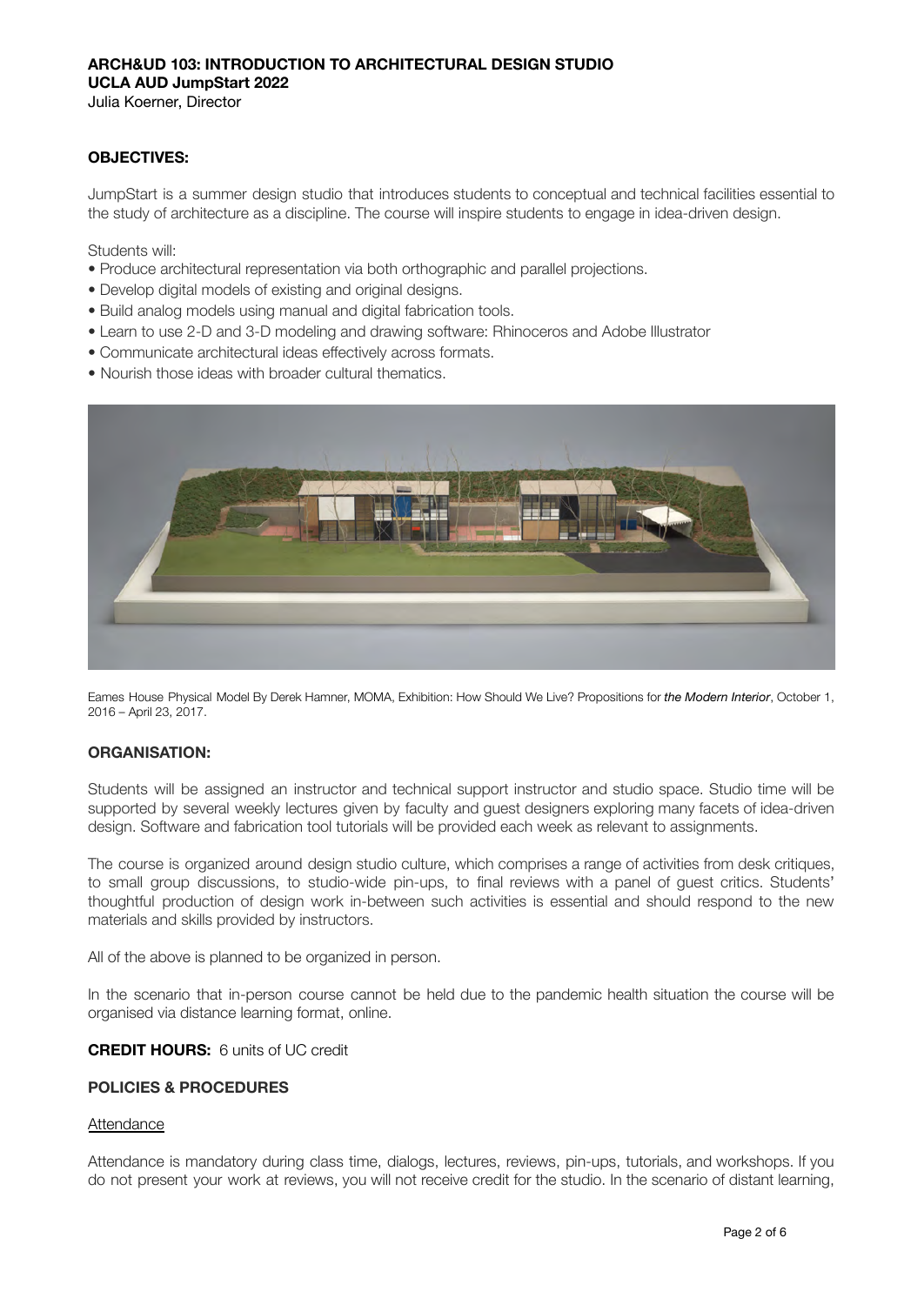#### Julia Koerner, Director

some tutorials and lectures will be recorded and offered asynchronously. Students are expected to not miss more than 2 classes in order to receive credit. Three unexcused absences will result in a failing grade.

#### Work Culture and Absences

Students are required to work in the studio. In the scenario of distant learning, students will work from home. All technical equipment needed for the course such as a laptop, and drawing material will need to be acquired by the participants prior to the start of the course. A document outlining these requirements will be made available prior to the opening of the course registration.

All activities requiring absence from studio meetings i.e. purchasing materials or running project-related errands) should be scheduled outside of studio hours. Leaving in the middle of, or prior to the end of regularly scheduled studio times will result in an absence.

#### Grading

Course grades will be determined based upon the quality of work produced, improvement over the course, completion of project requirements, participation, attendance, attitude and ethical conduct. Any questions regarding grades or policies should be directed to your instructor or to the program director. A passing grade in the course requires dedicated completion of all projects. Incomplete work will not be evaluated. Grades will not be issued prior to the completion of archiving procedures.

#### **Archiving**

At the conclusion of the summer program you will be asked to archive your work. There will be time to do so the morning before your final review. You will not receive your grade until these files are submitted. Save all of your files to the 2022 Student Work folder.

Submit your individual photo or drawing files in 300 DPI JPGs with the following names:

JumpStart\_2022\_YourInstructorsLastName\_YourLastName\_01.jpg

#### Student Privacy

This program uses video recording or other personal information capture for the purpose of facilitating the course and/or test environment. Pursuant to the terms of the agreement with UCLA, the data is used solely for this purpose and any vendor is prohibited from disclosing this information. UCLA also does not use the data for any other purpose. Students may not distribute recordings or other instructional materials provided as part of remote learning by faculty, teaching assistants, or invited guests.

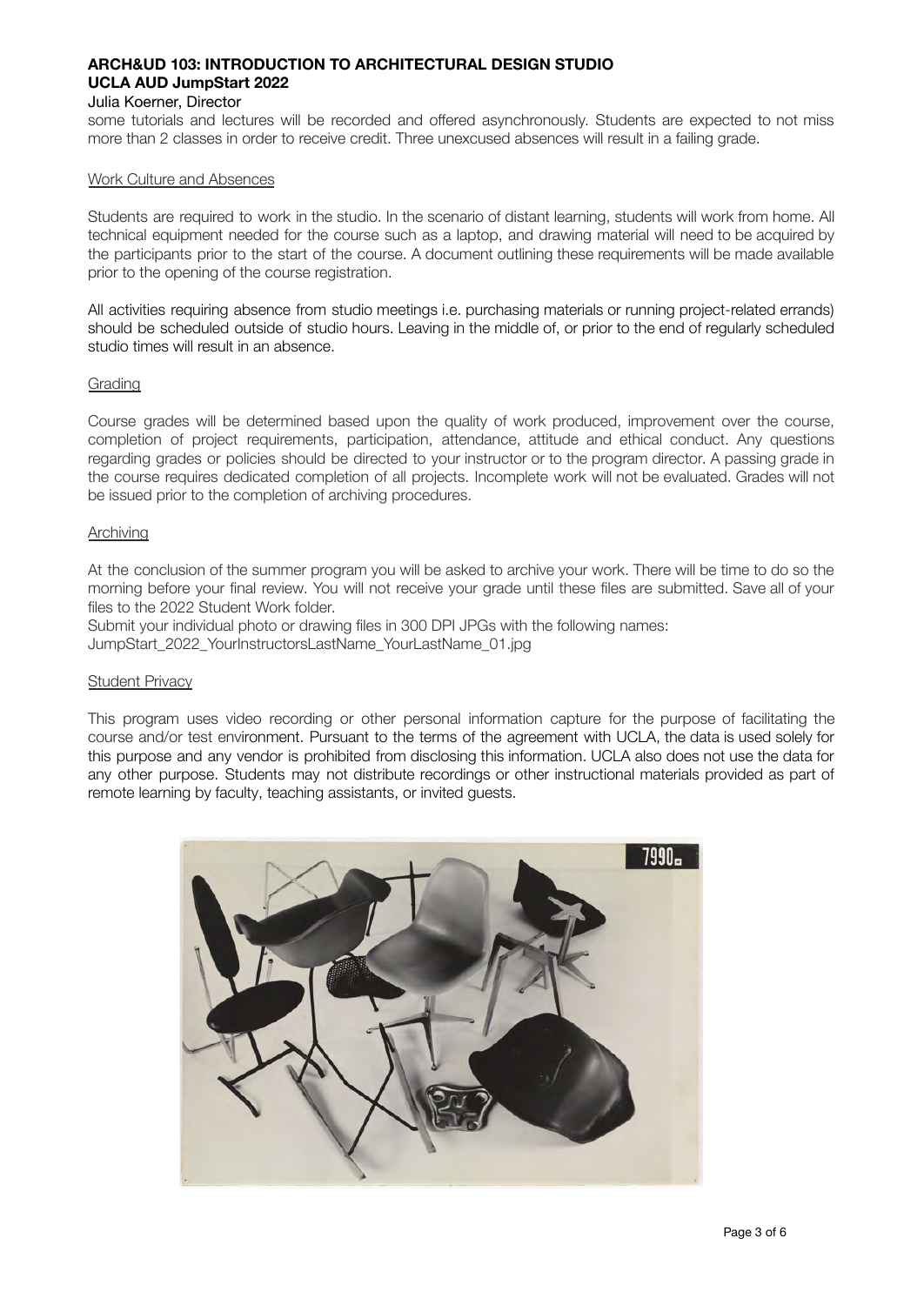#### Julia Koerner, Director

[Charles Eames,](https://www.moma.org/artists/1671) [Ray Eames](https://www.moma.org/artists/1672) Entry Panel for MoMA International Competition for Low-Cost Furniture Design (7990a) 1949

#### **RESOURCES:**

**JumpStart Faculty** 

**Julia Koerner**, Summer Programs Director, Assistant Adjunct Professor *[juliakoerner@ucla.edu](mailto:juliakoerner@ucla.edu)* 

List of Instructors TBC

#### UCLA Summer Institutes

1332 Murphy Hall, Box 951418 Los Angeles, CA 90095 310-825-4101 institutes@summer.ucla.edu

#### Films and Interviews

House - after five years of living 1955 - Charles and Ray Eames America Meets Charles and Ray Eames NBC "Home Show"1956 - Charles and Ray Eames Tops 1969 - Charles and Ray Eames Design Q&A 1972 - Charles and Ray Eames Power of Ten 1977 - Charles and Ray Eames

#### Readings and Articles:

AD Classics: Eames House - Charles and Ray Eames https://www.archdaily.com/66302/ad-classics-eames-house-charles-and-ray-eames

The materials of the Eames House - Eames Foundation <https://eamesfoundation.org/news/the-materials-of-the-eames-house/>

Charles and Ray Eames: The couple who shaped the way we live - BBC Culture [https://www.bbc.com/culture/article/20171218-charles-and-ray-eames-the-couple-who-shaped-the-way-we-liv](https://www.bbc.com/culture/article/20171218-charles-and-ray-eames-the-couple-who-shaped-the-way-we-live) [e](https://www.bbc.com/culture/article/20171218-charles-and-ray-eames-the-couple-who-shaped-the-way-we-live)

Getty Conservation Institute - Conserving the Eames House: A Case Study in Conservation https://www.getty.edu/conservation/publications\_resources/public\_programs/conserving\_eames\_house.html



Axonometric and Plan Drawing AD Classics: Eames House / Charles and Ray Eames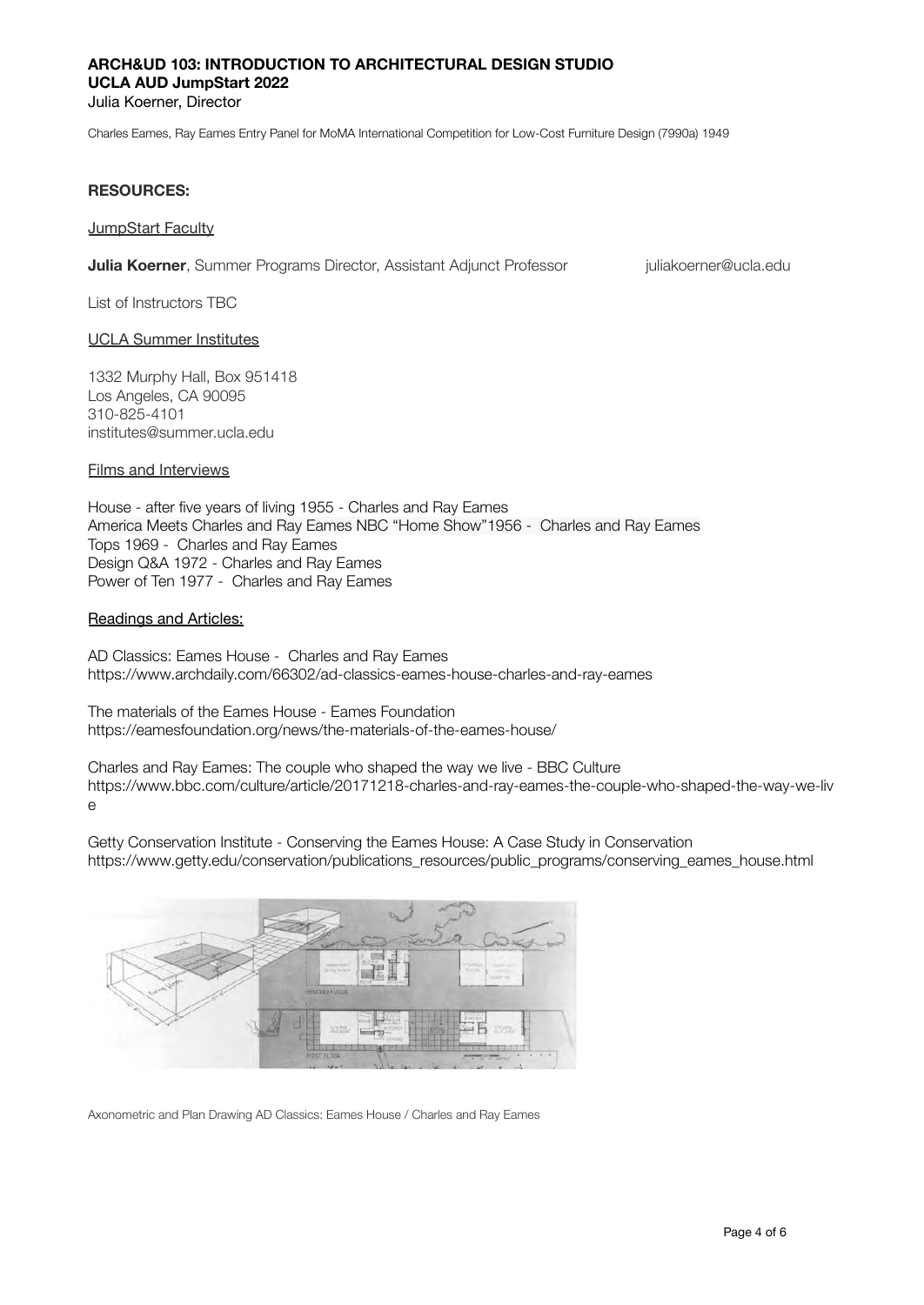Julia Koerner, Director



Charles and Ray Eames design processes between research, product & furniture design and architecture.

#### **EXERCISES:**

In **Exercise A1**, each student will analyze the whole building and pre-select one of the zones outlined in the plan above for preliminary examination and documentation in scale drawings and sketches from books and online sources. A series of online films and virtual tours through the house will help familiarize students with the house in its totality and to confirm (through measured drawings) details and dimensions.

Output for this exercise will comprise nine drawings at  $\frac{1}{4}$ " = 1'-0": one plan, four elevations, two sections, two parallel projections (from opposing corners), and a partial physical model of the selected zone of study.

Attention should be paid to both boundaries and interiors, and their material constituents, dimensions and character-defining features – thickness of walls, thin planes, stick elements, transparent materials, ceiling heights, etc.

Instructors will provide students a template for presentations.

In **Exercise A2**, each student will first double their respective zones of study in a digital model by mirroring that zone and then applying one or more 3-dimensional transformations (i.e. bend, overlap/move, scale, stretch, copy and so on in conversation with instructors.) to parts of the segments.

This initial multiplication will be further compounded with a geometrically driven, plan-based exercise wherein students will situate clones of the zone in an array bounded by the invisible boundary hovering over the building footprint of the Eames House.

Students may choose from one of the following three arrays:

- Circle
- Line
- Cartesian Grid

Inevitably the new array will result in a congested landscape, further heightening the notion of threshold. Output for this exercise will comprise the following nine drawings at  $\frac{1}{4}$ " = 1'-0"; plan, figure-ground, 6 sections of the final outcome, and an unfolded elevation of the initial doubled zone.

Instructors will provide students a template for presentations.

In **Exercise A3**, each student will further elaborate on their new array through additional drawings, atmospheric perspectives, and physical models. These representations will form a suite of artifacts describing a conceptually charged place at once both derivative of the Eames House and altogether new. Students will assign a specific program to their segment while speculating on materiality and methods of assembly.

Output for this exercise will comprise the following: one plan, one unfolded elevation, one "exploded" axonometric of the base module (from A2), one catalog diagram of the base module, digital renderings, and photographs of a physical model.

Instructors will provide students a template for presentations.